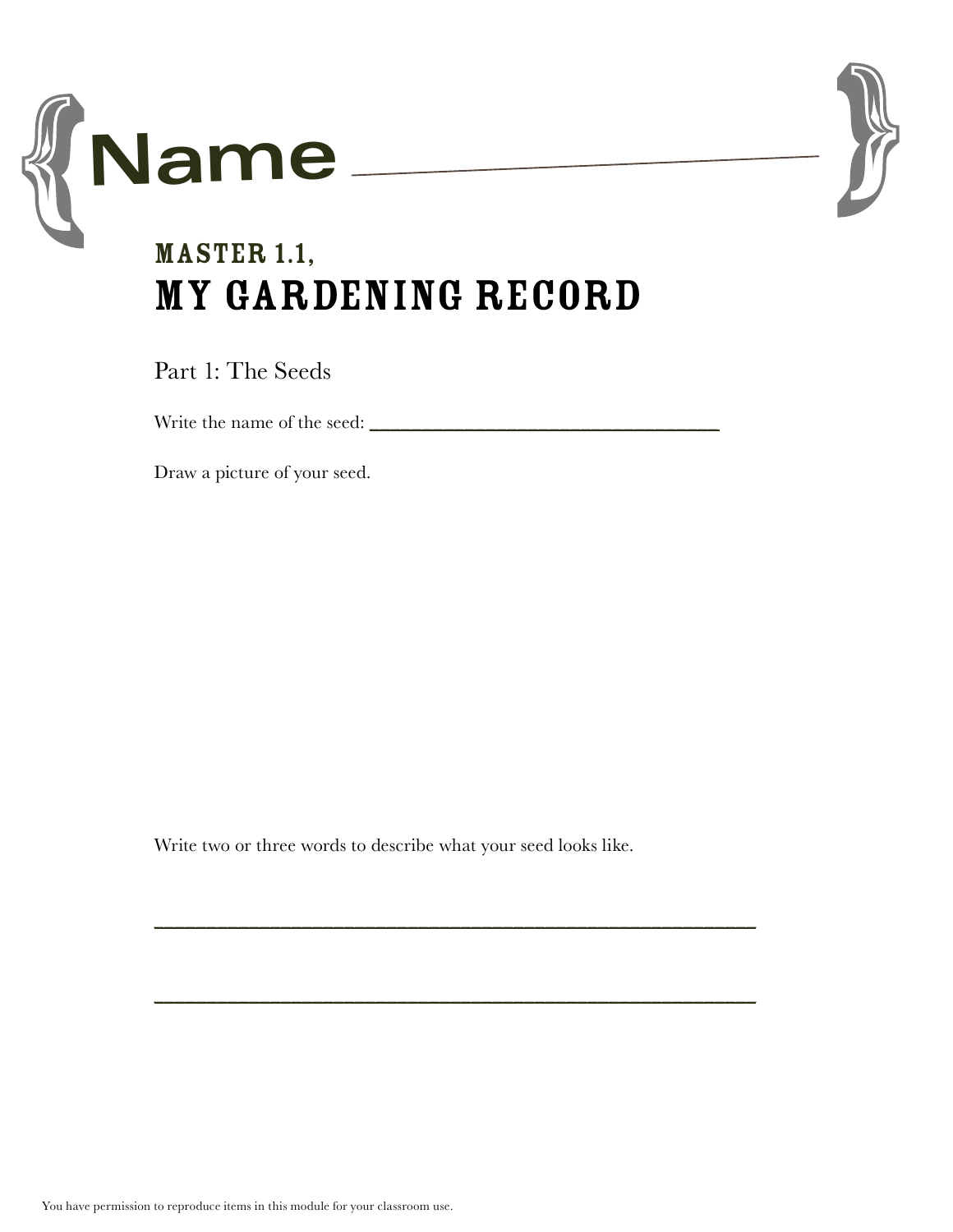



Part 2: Planting Seeds

I planted my seed on this date: \_\_\_\_\_\_\_\_\_\_\_\_\_\_\_\_\_\_\_\_\_\_\_\_\_\_\_\_\_\_\_\_\_\_\_\_.

How many seeds did you plant in your cup? \_\_\_\_\_\_\_\_

Draw a picture to show how you planted your seeds. Label each part on your picture.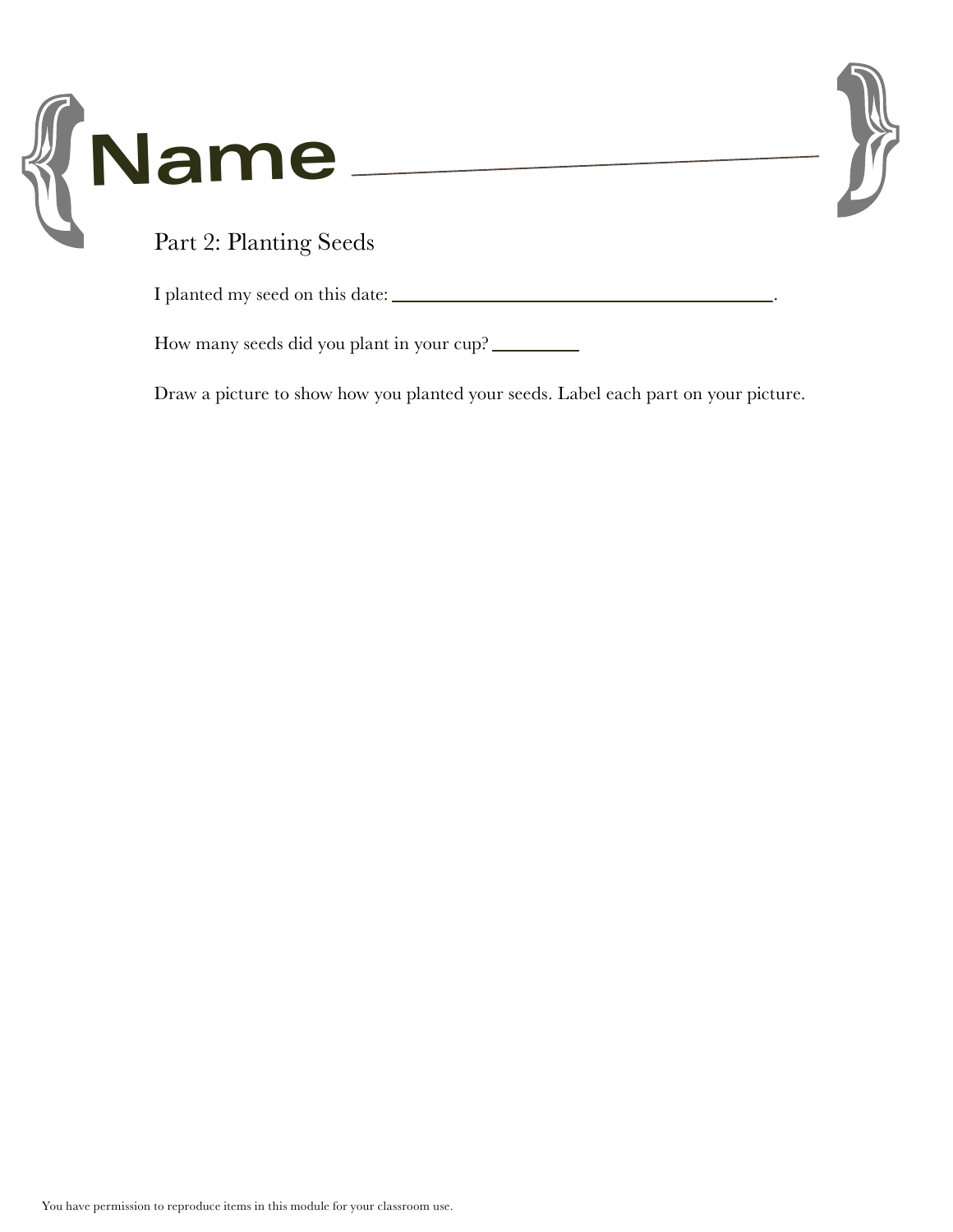



## Part 3: Watching Seeds Sprout

Look at your pots each day. For each day that you observe your pots, write or draw the following information.

| Number of days after planting: _______  | Number of sprouts_______  |
|-----------------------------------------|---------------------------|
| Date ______________________             |                           |
| Number of days after planting: ________ | Number of sprouts         |
|                                         |                           |
| Number of days after planting: _______  | Number of sprouts         |
|                                         |                           |
| Number of days after planting: _______  | Number of sprouts         |
|                                         |                           |
| Number of days after planting: ________ | Number of sprouts______   |
|                                         |                           |
| Number of days after planting:          | Number of sprouts         |
|                                         |                           |
| Number of days after planting: ________ | Number of sprouts         |
| Date ____________________               |                           |
| Number of days after planting: _______  | Number of sprouts         |
| Date ____________________               |                           |
| Number of days after planting: _______  | Number of sprouts________ |